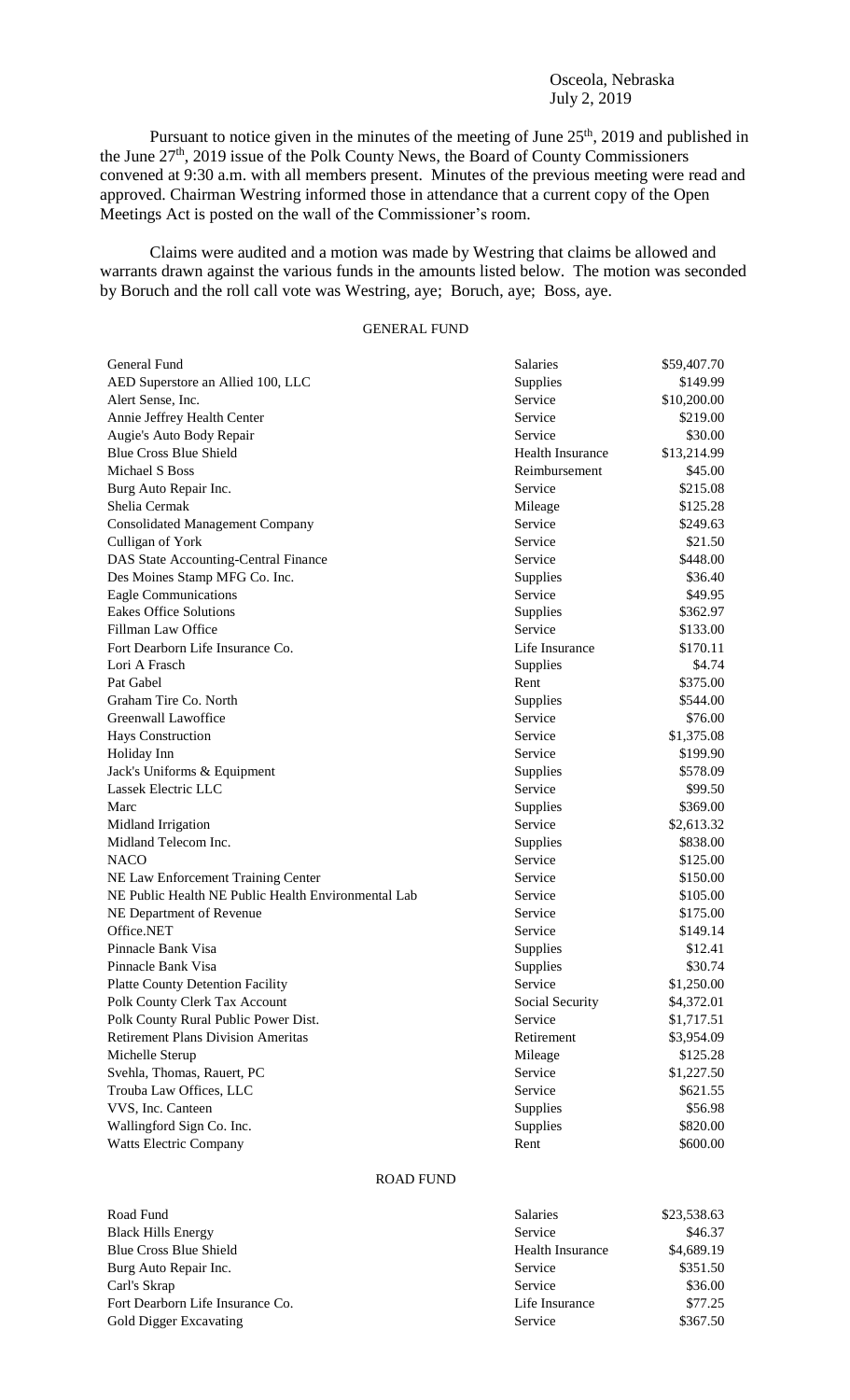| KMS Inc.                                      | Service                 | \$2,690.00 |
|-----------------------------------------------|-------------------------|------------|
| NE Board of Educational Lands & Funds         | Clay                    | \$14.00    |
| NE Department of Revenue Motor Fuels Division | Supplies                | \$377.00   |
| Polk County Tax Deposit Account               | Social Security         | \$1,765.33 |
| Polk County Rural Public Power Dist.          | Service                 | \$184.64   |
| Potters Industries LLC                        | Service                 | \$1,840.00 |
| <b>Retirement Plans Division Ameritas</b>     | Retirement              | \$1,534.86 |
| Wallingford Sign Co. Inc.                     | Supplies                | \$220.00   |
| <b>Elliot Watts</b>                           | Service                 | \$300.00   |
| <b>Kramer Watts</b>                           | Service                 | \$300.00   |
| Windstream                                    | Service                 | \$184.28   |
| <b>SENIOR CENTER FUND</b>                     |                         |            |
| Kim Chollar                                   | Service                 | \$3,563.00 |
| City of Stromsburg                            | Rent                    | \$100.00   |
| Good Samaritan Society-Osceola                | Service                 | \$150.00   |
| William Spencer                               | Mileage                 | \$269.12   |
| STR, LLC                                      | Rent                    | \$250.00   |
| Ellis Waller                                  | Mileage                 | \$440.80   |
| <b>INHERITANCE TAX FUND</b>                   |                         |            |
| MIPS Inc.                                     | <b>Computer Expense</b> | \$471.00   |
| 911 EMERGNCY MANAGEMENT FUND                  |                         |            |
| Windstream                                    | Service                 | \$252.18   |
| <b>WEED FUND</b>                              |                         |            |
| <b>Constellation New Energy Gas Division</b>  | Fuels                   | \$7.13     |
| Polk County Rural Power Dist.                 | Service                 | \$47.46    |

The following fees for the month of June were earned by the various offices and submitted to the County Treasurer. County Treasurer receipts show fees earned were credited to the appropriate county funds.

Debra S. Girard, County Clerk  $$4,698.28$ 

The County Jail Report for the month of June was not submitted for approval.

A motion was made by Boruch to reappoint Alice Woodard as a member of the Polk County Senior Advisory Board. The motion was seconded by Boss and the roll call vote was Boruch, aye; Boss, aye; Westring, aye.

A motion was made by Boruch to appoint Karl Eckert as a member of the Polk County Senior Advisory Board. The motion was seconded by Boss and the roll call vote was Boruch, aye; Boss, aye; Westring, aye.

Kendra Lutz with Central Nebraska Youth Services presented a revised interlocal agreement for juvenile services with Merrick County, Nance County and Hamilton. After the initial interlocal agreement was approved for the 2019-2020 fiscal year, another grant was received which requires a 10% match from the recipient of the grant. The revised agreement increases the amount of support required from each county to meet the match requirement. A motion was made by Westring authorizing the Chairman to sign the revised interlocal agreement for juvenile services. The motion was seconded by Boruch and the roll call vote was Westring, aye; Boruch, aye; Boss, aye. The updated contribution requirement from Polk County is \$3,505.00 for the 2019-2020 fiscal year.

Highway Supt. Theis updated the Board on the work being done in the Highway Dept. Last week's heavy rains in the northern portion of the county created havoc with the gravel roads in the valley once again and Van Kirk's have been contacted about possibly obtaining more crushed concrete to help repair the roads. Due to last week's rains, the FEMA site inspections have been postponed. Highway Supt. Theis will contact Werner Construction about providing some type of dust control on the road west of Lone Star to the Johnson Sand and Gravel site. Werner's trucks are hauling construction materials for the Highway 92 project in Butler and as a